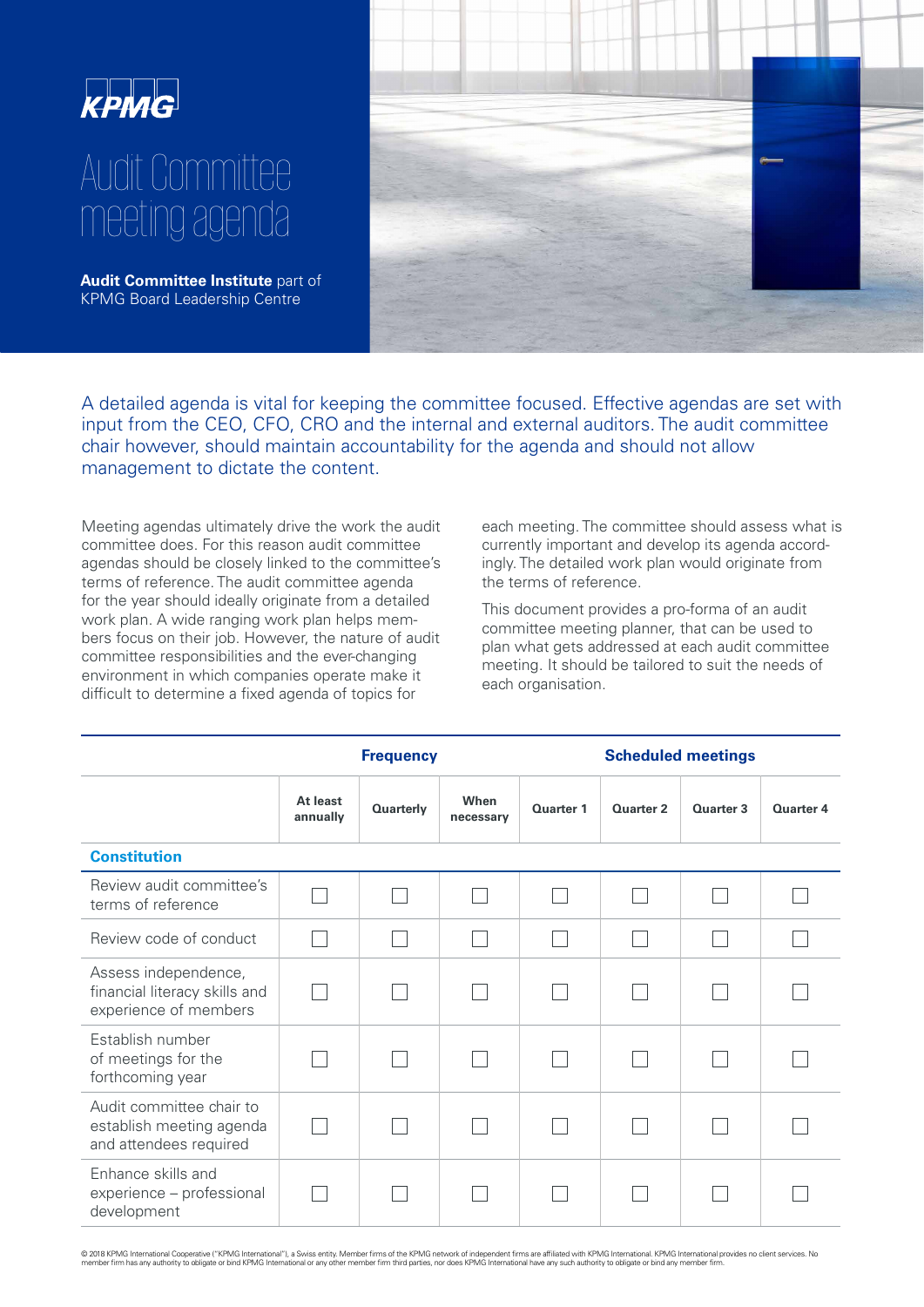|                                                                                               | <b>Frequency</b>     |                  |                   |                  | <b>Scheduled meetings</b> |           |           |  |
|-----------------------------------------------------------------------------------------------|----------------------|------------------|-------------------|------------------|---------------------------|-----------|-----------|--|
|                                                                                               | At least<br>annually | <b>Quarterly</b> | When<br>necessary | <b>Quarter 1</b> | Quarter 2                 | Quarter 3 | Quarter 4 |  |
| Corporate reporting (discuss with management and external auditors where applicable)          |                      |                  |                   |                  |                           |           |           |  |
| Hold in camera session<br>with management                                                     |                      |                  |                   |                  |                           |           |           |  |
| Review both corrected<br>and uncorrected audit<br>differences                                 |                      |                  |                   |                  |                           |           |           |  |
| Review new accounting<br>and reporting<br>developments                                        |                      |                  |                   |                  |                           |           |           |  |
| Review critical accounting<br>policies and alternative<br>accounting treatments               |                      |                  |                   |                  |                           |           |           |  |
| Review significant<br>accounting judgements<br>and estimates                                  |                      |                  |                   |                  |                           |           |           |  |
| Review large, unusual and<br>complex transactions                                             |                      |                  |                   |                  |                           |           |           |  |
| Review and recommend<br>approval of annual<br>financial statements                            |                      |                  |                   |                  |                           |           |           |  |
| Review the narrative<br>sections of the annual<br>report                                      |                      |                  |                   |                  |                           |           |           |  |
| Review and recommend<br>approval of half year<br>financial statements                         |                      |                  |                   |                  |                           |           |           |  |
| Review and recommend<br>approval of quarterly<br>financial information                        |                      |                  |                   |                  |                           |           |           |  |
| Review and recommend<br>approval of any earnings<br>releases                                  |                      |                  |                   |                  |                           |           |           |  |
| Review and recommend<br>approval of any analyst<br>briefings or investor<br>presentations     |                      |                  |                   |                  |                           |           |           |  |
| Risk management and controls (discuss with management and external auditors where applicable) |                      |                  |                   |                  |                           |           |           |  |
| Evaluate the corporate<br>culture and the 'tone from<br>the top'                              |                      |                  |                   |                  |                           |           |           |  |
| Review the process by<br>which risk strategy and<br>appetite is determined                    |                      |                  |                   |                  |                           |           |           |  |
| Review and assess the<br>risk management and<br>internal control systems                      |                      |                  |                   |                  |                           |           |           |  |

© 2018 KPMG International Cooperative ("KPMG International"), a Swiss entity. Member firms of the KPMG network of independent firms are affiliated with KPMG Intenational. KPMG International provides no client services. No<br>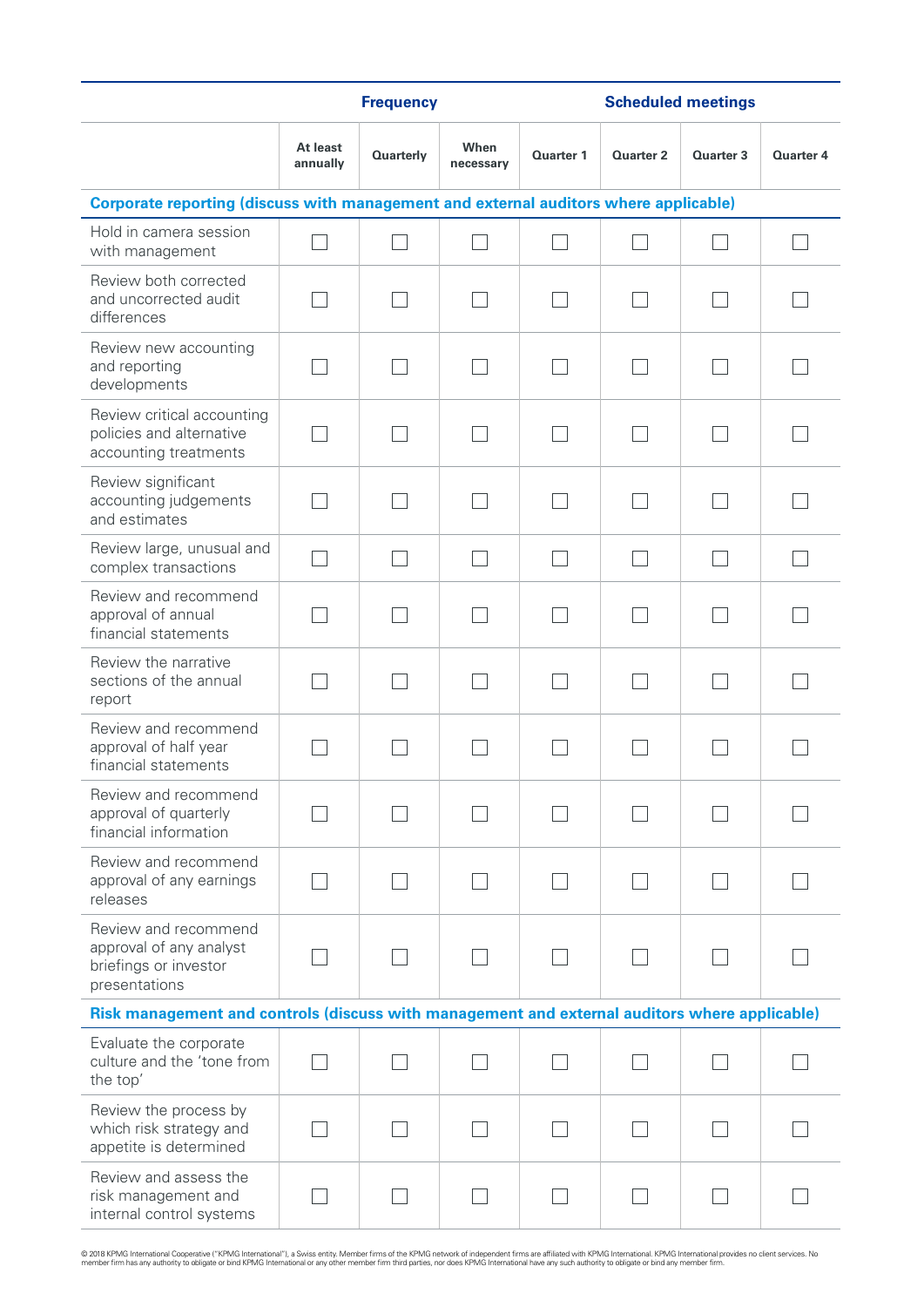|                                                                                       | <b>Frequency</b>     |                  |                   |                  | <b>Scheduled meetings</b> |                  |           |  |
|---------------------------------------------------------------------------------------|----------------------|------------------|-------------------|------------------|---------------------------|------------------|-----------|--|
|                                                                                       | At least<br>annually | <b>Quarterly</b> | When<br>necessary | <b>Quarter 1</b> | <b>Quarter 2</b>          | <b>Quarter 3</b> | Quarter 4 |  |
| Review weaknesses<br>in internal control<br>and management's<br>remediation plan      |                      |                  |                   |                  |                           |                  |           |  |
| Review anti-fraud and<br>bribery programmes and<br>the risk of management<br>override |                      |                  |                   |                  |                           |                  |           |  |
| Review whistle blowing<br>arrangements                                                |                      |                  |                   |                  |                           |                  |           |  |
| Assess crisis<br>management and<br>business continuity plans                          |                      |                  |                   |                  |                           |                  |           |  |
| Understand management<br>remuneration structures<br>and the drivers of bias           |                      |                  |                   |                  |                           |                  |           |  |
| Meet with the 'marzipan<br>layer' (i.e., those below<br>the executive tier)           |                      |                  |                   |                  |                           |                  |           |  |
| Review reports<br>from regulators and<br>management's response                        |                      |                  |                   |                  |                           |                  |           |  |
| <b>External auditors</b>                                                              |                      |                  |                   |                  |                           |                  |           |  |
| Recommend appointment<br>and review performance                                       |                      |                  |                   |                  |                           |                  |           |  |
| Approve audit fees and<br>terms of engagement                                         |                      |                  |                   |                  |                           |                  |           |  |
| Consider policy in relation<br>to non-audit services                                  |                      |                  |                   |                  |                           |                  |           |  |
| Consider hiring policy for<br>former employees of the<br>auditor                      |                      |                  |                   |                  |                           |                  |           |  |
| Consider objectivity/<br>independence and obtain<br>confirmation from auditor         |                      |                  |                   |                  |                           |                  |           |  |
| Review audit plan and<br>scope of audit work                                          |                      |                  |                   |                  |                           |                  |           |  |
| Review external audit<br>findings                                                     |                      |                  |                   |                  |                           |                  |           |  |
| Discuss appropriateness<br>of accounting policies,<br>estimates and<br>judgements     |                      |                  |                   |                  |                           |                  |           |  |
| Discuss external auditors<br>views on control<br>environment                          |                      |                  |                   |                  |                           |                  |           |  |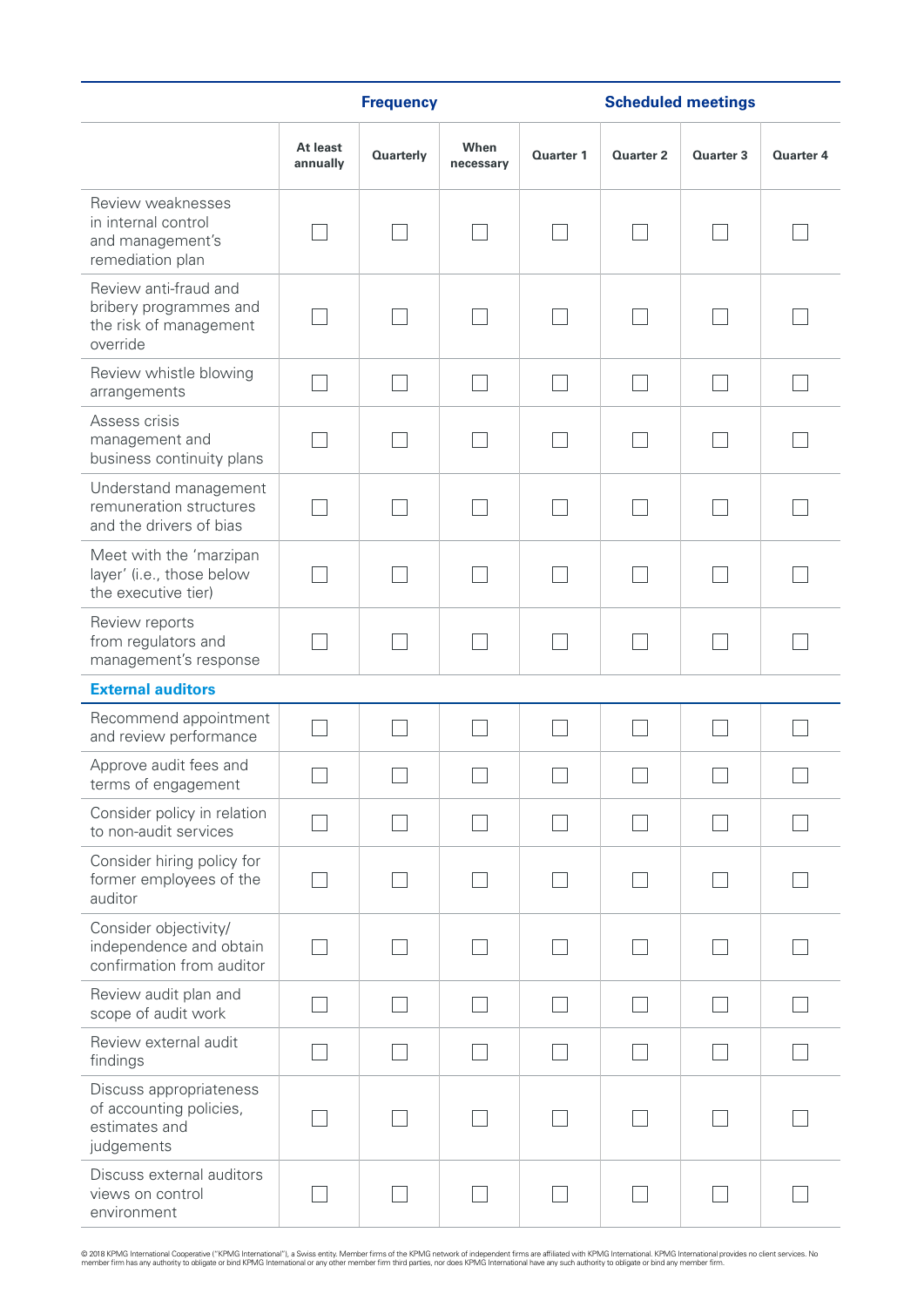|                                                                                              | <b>Frequency</b>     |                  |                   |                  | <b>Scheduled meetings</b> |                  |                  |  |
|----------------------------------------------------------------------------------------------|----------------------|------------------|-------------------|------------------|---------------------------|------------------|------------------|--|
|                                                                                              | At least<br>annually | <b>Quarterly</b> | When<br>necessarv | <b>Quarter 1</b> | <b>Quarter 2</b>          | <b>Quarter 3</b> | <b>Quarter 4</b> |  |
| Discuss issues with<br>auditor in absence<br>of executives and<br>management                 |                      |                  |                   |                  |                           |                  |                  |  |
| Ongoing communication<br>(written/oral) of external<br>auditor with audit<br>committee       |                      |                  |                   |                  |                           |                  |                  |  |
| Consider audit partner<br>succession                                                         |                      |                  |                   |                  |                           |                  |                  |  |
| Consider need for audit<br>tender                                                            |                      |                  |                   |                  |                           |                  |                  |  |
| <b>Internal auditors</b>                                                                     |                      |                  |                   |                  |                           |                  |                  |  |
| Where no internal audit<br>function, consider the<br>need for an internal audit<br>function  |                      |                  |                   |                  |                           |                  |                  |  |
| Recommend appointment<br>and review performance                                              |                      |                  |                   |                  |                           |                  |                  |  |
| Review internal audit plan                                                                   |                      |                  |                   |                  |                           |                  |                  |  |
| Review significant internal<br>audit reports and findings                                    |                      |                  |                   |                  |                           |                  |                  |  |
| Review progress on<br>actions taken in response<br>to the committee's<br>representations     |                      |                  |                   |                  |                           |                  |                  |  |
| Discuss issues with<br>auditor in absence<br>of executives and<br>management                 |                      |                  |                   |                  |                           |                  |                  |  |
| <b>Other responsibilities</b>                                                                |                      |                  |                   |                  |                           |                  |                  |  |
| Review progress on<br>actions taken in response<br>to the representations of<br>the auditors |                      |                  |                   |                  |                           |                  |                  |  |
| Review legal and<br>compliance developments                                                  |                      |                  |                   |                  |                           |                  |                  |  |
| Review report to<br>shareholders on role and<br>responsibilities of the<br>committee         |                      |                  |                   |                  |                           |                  |                  |  |
| Perform self-assessment<br>of audit committee<br>performance                                 |                      |                  |                   |                  |                           |                  |                  |  |